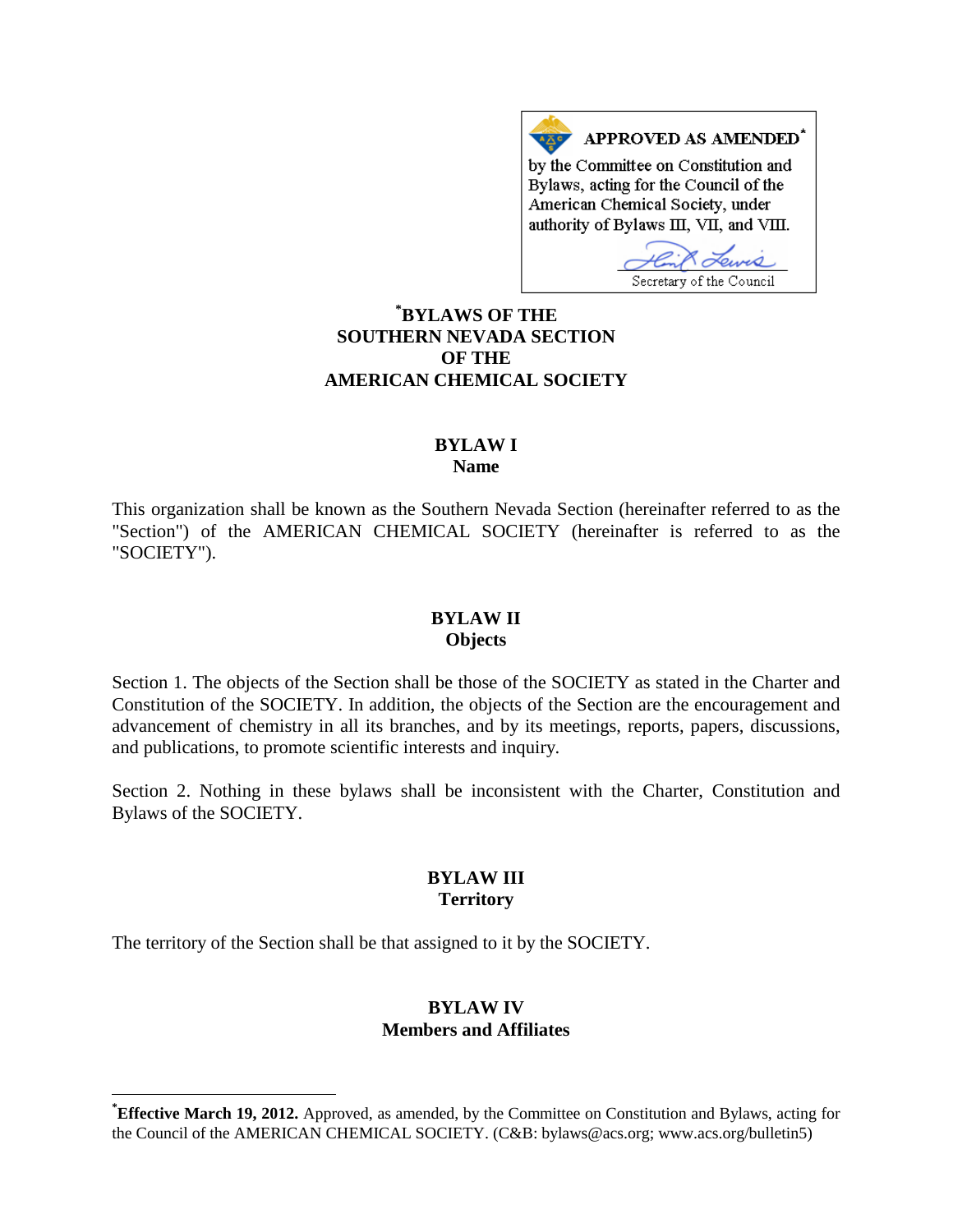Section 1. The rolls of the Section shall include those MEMBERS, STUDENT MEMBERS, and Society Affiliates of the SOCIETY residing within the territory of the Section, provided that exceptions to this rule shall be made in conformity with the Constitution and Bylaws of the SOCIETY.

Section 2. The Section may have Local Section Affiliates as authorized in the Constitution and Bylaws of the SOCIETY.

Section 3. Members, Society Affiliates, and Local Section Affiliates shall have such rights and privileges as are accorded them by the Constitution and Bylaws of the SOCIETY. Society Affiliates may be appointed as committee chairs and may serve on the Executive Committee in a non-voting capacity.

### **BYLAW V Organization**

Section 1. The officers of the Section shall be a Chair, Chair-Elect, Secretary, and Treasurer. The offices of Secretary and Treasurer may be held by the same person then to be designated as Secretary-Treasurer.

Section 2. The Section shall have Councilors and Alternate Councilors as provided in the Constitution and Bylaws of the SOCIETY.

Section 3. The Executive Committee shall consist of the officers of the Section, the Immediate Past Chair, the Councilors, the Alternate Councilors, the Representative to the Western Regional Steering Board, and two Members-at-Large.

Section 4. Councilors and Alternate Councilors shall be elected by the members and shall be chosen from the MEMBERS of the Section. Officers and all other persons shall be elected by the members and shall be chosen from the members of the Section.

# **BYLAW VI Manner of Election and Terms of Office**

Section 1. Elected officers of the Section shall serve for a term of one year, beginning on January 1 or until the successors are elected. The Chair-Elect shall succeed to the office of Chair upon completion of the term of office.

Section 2. Councilors and Alternate Councilors shall be elected for a term of three years beginning on January 1.

Section 3. The two Members-at-Large of the Executive Committee shall be elected for two-year terms, beginning on January 1, and in such a way to provide for rotation of terms.

Section 4. The Section's Representative to the Western Regional Steering Board shall be elected for a two-year term, beginning on January 1.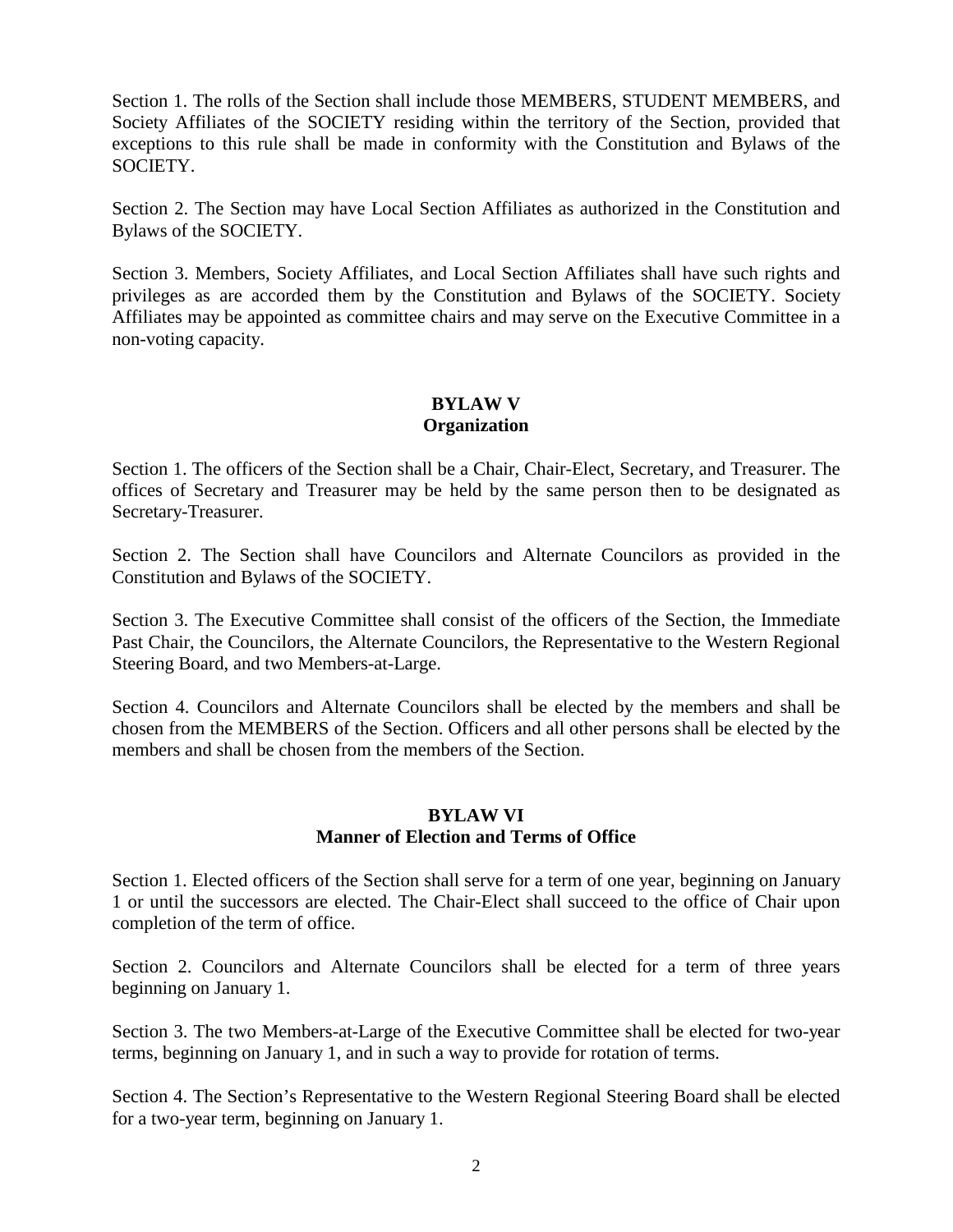Section 5. In the event of a vacancy in the office of Chair, the Chair-Elect shall assume the added duties of the Chair for the unexpired term. All other vacancies, except those of Councilors or Alternate Councilor, shall be filled by the Executive Committee by interim appointment for the period up to the next annual election, at which time the Section shall choose a member to fill the unexpired term, if any. In the event that the office of Chair-Elect is filled by such interim appointment, the Section shall elect both a Chair and Chair-Elect at its annual election. Vacancies in the office of Councilor or Alternate Councilor shall be filled by the Executive Committee by interim appointment of a MEMBER for a period up to the next annual election, at which time the Section shall elect a MEMBER to fill the unexpired term.

Section 6. Prior to September 1, the Chair shall appoint a Nominating Committee of not less than three members of the Section to provide nominees for the elective offices named elsewhere in these bylaws for one Member-at-Large of the Executive Committee, for Councilors and/or Alternate Councilors, and a Representative to the Western Regional Steering Board when vacancies in these positions will exist after January 1 of the following year. Not more than one member of the Executive Committee may be a member of the Nominating Committee.

Section 7. The Nominating Committee shall present its slate of nominees to the Secretary by September 1. The Secretary shall, not later than fifteen days thereafter, send all members of the Section the report of the Nominating Committee and shall solicit nominations from the members. Members, by written petition, may place a name in nomination by obtaining the signatures of five members and submitting them to the Secretary between September 1 and October 1. No candidate's name shall be placed on the ballot unless the candidate has stated a willingness to serve if elected.

Section 8. In accordance with the SOCIETY's Bylaws, balloting procedures should ensure fair balloting that is open to all eligible members, protection against fraudulent balloting, and the timely reporting and archiving of balloting results.

Section 9. Election shall be by ballot as directed by the Chair. The dates of ballot distribution and counting of the ballots shall be such that election results can be certified to the Executive Director of the SOCIETY by December 1. All candidates shall be invited to express their views on Section and SOCIETY affairs in statements that shall accompany the ballot. The candidate receiving the largest number of votes for each office shall be considered elected. A tie vote shall be resolved by majority vote of the members of the Executive Committee.

# **BYLAW VII Recall of Elected Officials**

Section 1. The elected officials of the Section (officers or elected Executive Committee members) are subject to recall for neglect of duties or conduct injurious to the SOCIETY. Recall procedures are not applicable to Councilors and Alternate Councilors elected by Local Sections.

Section 2. The recall of an official shall be initiated when a signed petition, indicating in writing the specific charges and reasonable substantiating evidence, is submitted to the Chair from at least five voting members of the Section. In the event the Chair is the official in question, the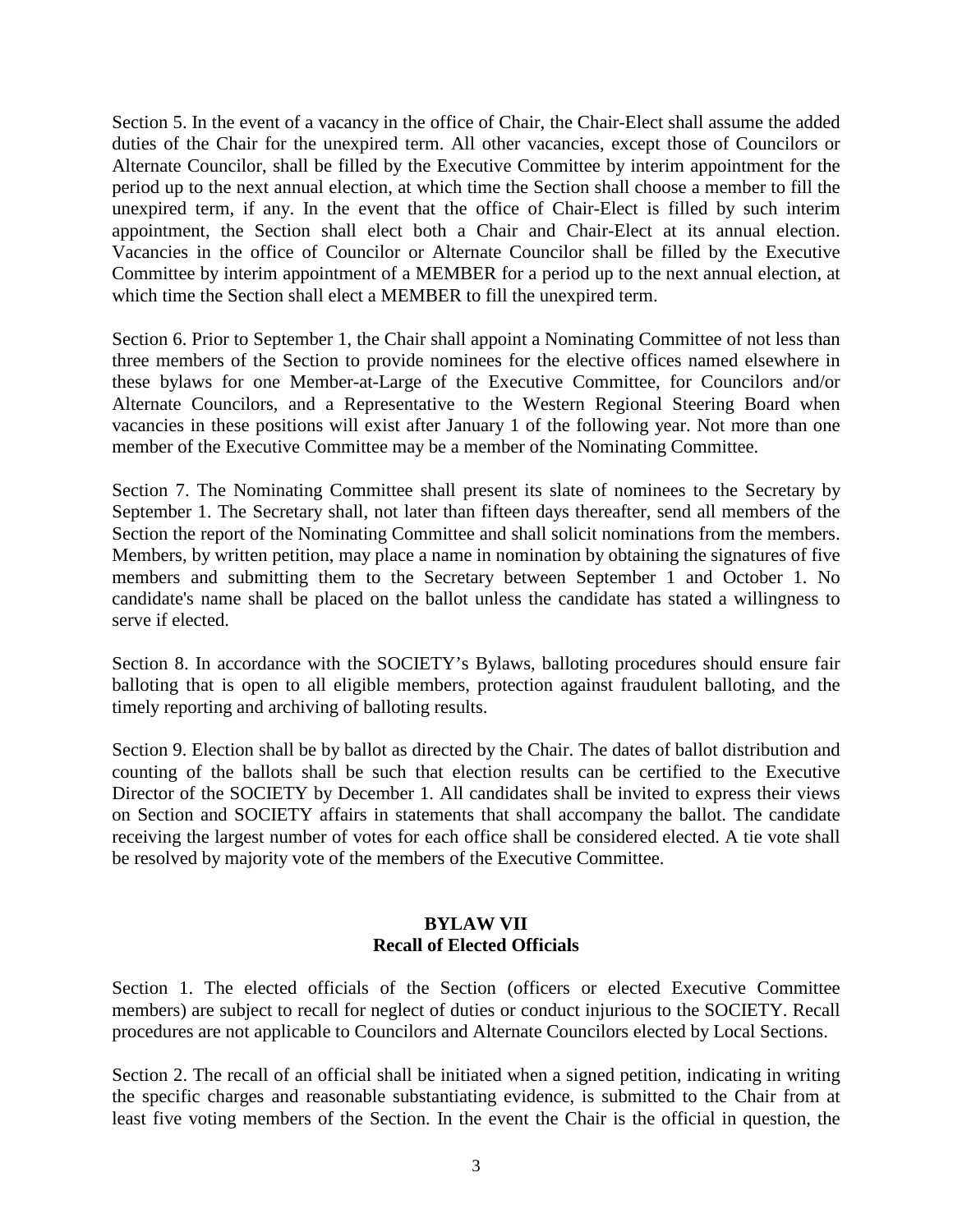Chair-Elect shall receive the petition and shall assume the duties of the office of Chair with respect to this issue until the issue is resolved.

Section 3. The Chair shall without delay determine that the petitioners are aware of the gravity of their actions and the procedures to be followed. The Chair shall seek an alternate resolution to the problem and a withdrawal of the petition at this time. In the absence of a resolution to the problem, the Chair shall present the issue to the Executive Committee as a new business item at the next Executive Committee meeting.

- a. The Executive Committee shall promptly continue the recall process or dismiss the petition as ill-founded or find an alternative solution to the problem. The Chair shall promptly inform the petitioners and the official of the decision of the Executive Committee.
- b. If the proceedings continue, the Chair shall assign the duties of the official to another qualified member of the Section until the issue is resolved.
- c. If the proceedings continue, the official shall be offered an opportunity to answer the allegations in the petition before the Executive Committee.

Every reasonable effort shall be made to contact the official throughout this procedure. That effort shall include a certified letter to the last known address on the official SOCIETY membership rolls. Upon notification, the official shall have thirty days to make a written response to the allegations. The Executive Committee shall decide whether to proceed after studying the official's response. The Chair shall inform the official and the petitioners of the decision of the Executive Committee.

If no contact with the official can be made after a reasonable effort, the Executive Committee may remove the official in question with a two-thirds (2/3) vote of the remaining members of the Executive Committee.

- d. If the proceedings continue, the official shall choose one of the following options:
	- (1) The official may resign.
	- (2) The official may request a recall vote in the same manner as the original election, which must be consistent with the Section bylaws. The voting membership shall be informed, through brief written statements prepared by the Executive Committee and the official, of the issues involved with the recall vote. Both statements shall be given to the voting membership before the vote is taken.
	- (3) The official may request a hearing and a recall vote by the remaining members of the Executive Committee. A two-thirds (2/3) vote of the remaining members of the Executive Committee shall be required to recall the official.
	- (4) The official may choose not to respond and thus forfeit the position.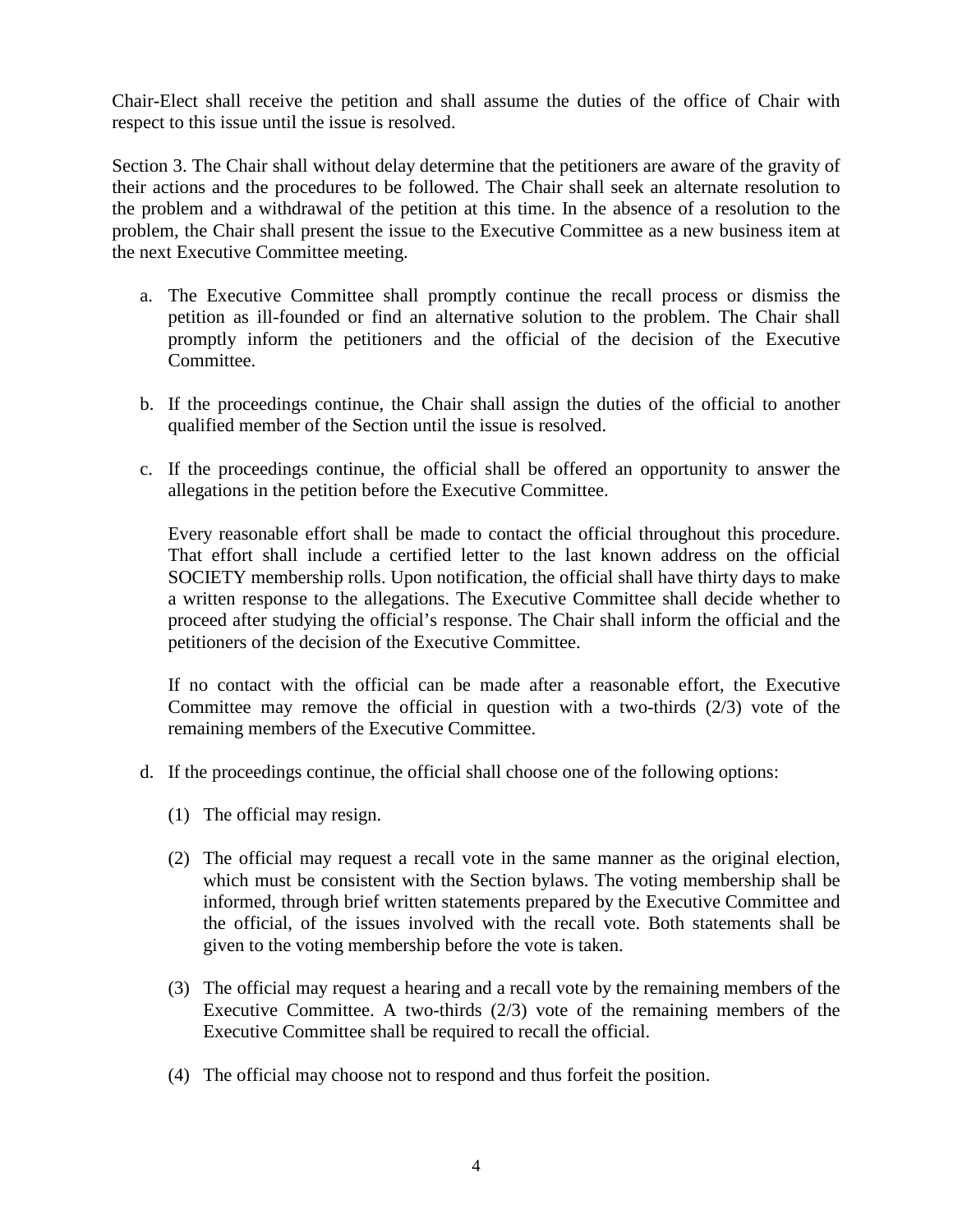Section 4. The vacancy provisions of these bylaws shall be used to fill a vacancy caused by a recall process. The membership of the Section and the Executive Director of the SOCIETY shall be informed of the results of the recall process and the replacement of the official.

## **BYLAW VIII Duties of Officers and Executive Committee**

Section 1. The duties of the officers shall be those customarily performed by such officers, together with those responsibilities prescribed by the Constitution and Bylaws of the SOCIETY and by these Section bylaws and such other duties as may be assigned from time to time by the Executive Committee.

Section 2. The Chair of the Section shall serve as Chair of the Executive Committee and shall appoint all committees authorized in these bylaws or by the Executive Committee.

Section 3. The Secretary shall keep a record of the proceedings of the Section and the Executive Committee; maintain a list of members, Society Affiliates, and Local Section Affiliates of the Section; distribute to members, Society Affiliates, and Local Section Affiliates, notices of all meetings of the Section; and carry out the duties of that position as outlined in the Constitution and Bylaws of SOCIETY and elsewhere in these bylaws.

Section 4. The Treasurer shall have charge of the funds of the Section, keep an accurate record of all receipts and disbursements, receive dues, and make those disbursements approved by the Executive Committee. The Treasurer shall render an account of all transactions and of the financial condition of the Section to the Executive Committee at times set by the Committee and shall submit such reports as are required by the Constitution and Bylaws of the SOCIETY. The Treasurer shall furnish to the Section such bond as may be required by the Executive Committee to guarantee the faithful performance of the above duties, the expense of the bond to be borne by the Section.

Section 5. The Executive Committee shall be the governing body of the Section and as such, shall have full power to conduct, manage, and direct the business and affairs of the Section in accordance with the Constitution and Bylaws of the SOCIETY and these bylaws.

#### **BYLAW IX Committees**

There shall be the following standing committee: Membership.

# **BYLAW X Meetings**

Section 1. The Section's regular monthly meetings shall preferably be held January through May and September through November. At least two meetings must be held each year, one between January and May, and a second, to be held in September or October, shall be known as the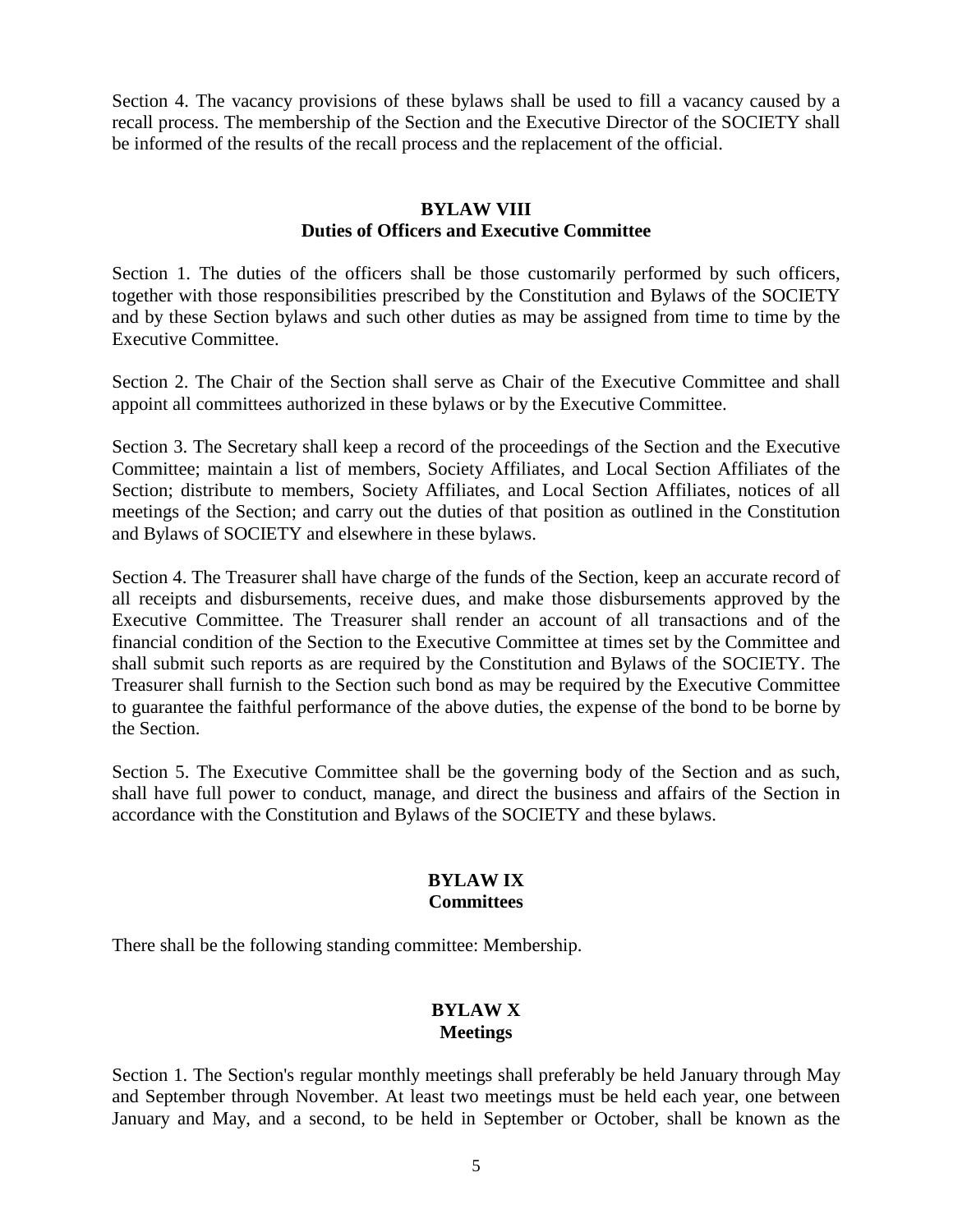annual meeting. The time and place of meetings shall be as specified by the Executive Committee.

Section 2. The Section may hold special meetings at the call of the Executive Committee or at the request of 10 members of the Section. The notices of special meetings shall state the exact nature of the business to be transacted and no other business shall transpire at such meetings.

Section 3. Due notice of all meetings shall be distributed to each member and affiliate of the Section. A quorum for all meetings shall consist of five percent of the members of the Section. In the absence of a quorum all meetings shall adjourn to a date.

Section 4. At regular meetings of the Section, the order of business shall be as follows:

- a. Minutes of previous meeting
- b. Reports of officers
- c. Reports of committees
- d. Miscellaneous business
- e. Reading of papers
- f. Adjournment

The regular order of business at a regular meeting may be suspended by a majority vote of the members present. The parliamentary procedure for all Section meetings not specifically provided in the bylaws shall be subject to latest edition of *Robert's Rules of Order Newly Revised.*

Section 5. The Executive Committee shall meet upon due notice to its members at the call of the Chair or at the request of a majority of the members of the Executive Committee. In the absence of a quorum, which shall be a majority of the members of the Executive Committee, called meetings of the Executive Committee shall adjourn to a date.

#### **BYLAW XI Dues and Finances**

Section 1. All members of the Section, except members of the SOCIETY in emeritus status and Society Affiliates, may be assessed such voluntary annual Section dues as may be set by the Executive Committee.

Section 2. The annual dues of Local Section Affiliates shall be set by the Executive Committee in accordance with the Constitution and Bylaws of the SOCIETY. Failure to pay such dues in advance shall automatically terminate the affiliation.

Section 3. An annual audit shall be conducted by two or more disinterested members, appointed by an officer with no authority to disburse funds. An audit report shall be submitted to the Executive Committee by January 31.

# **BYLAW XII Amendments**